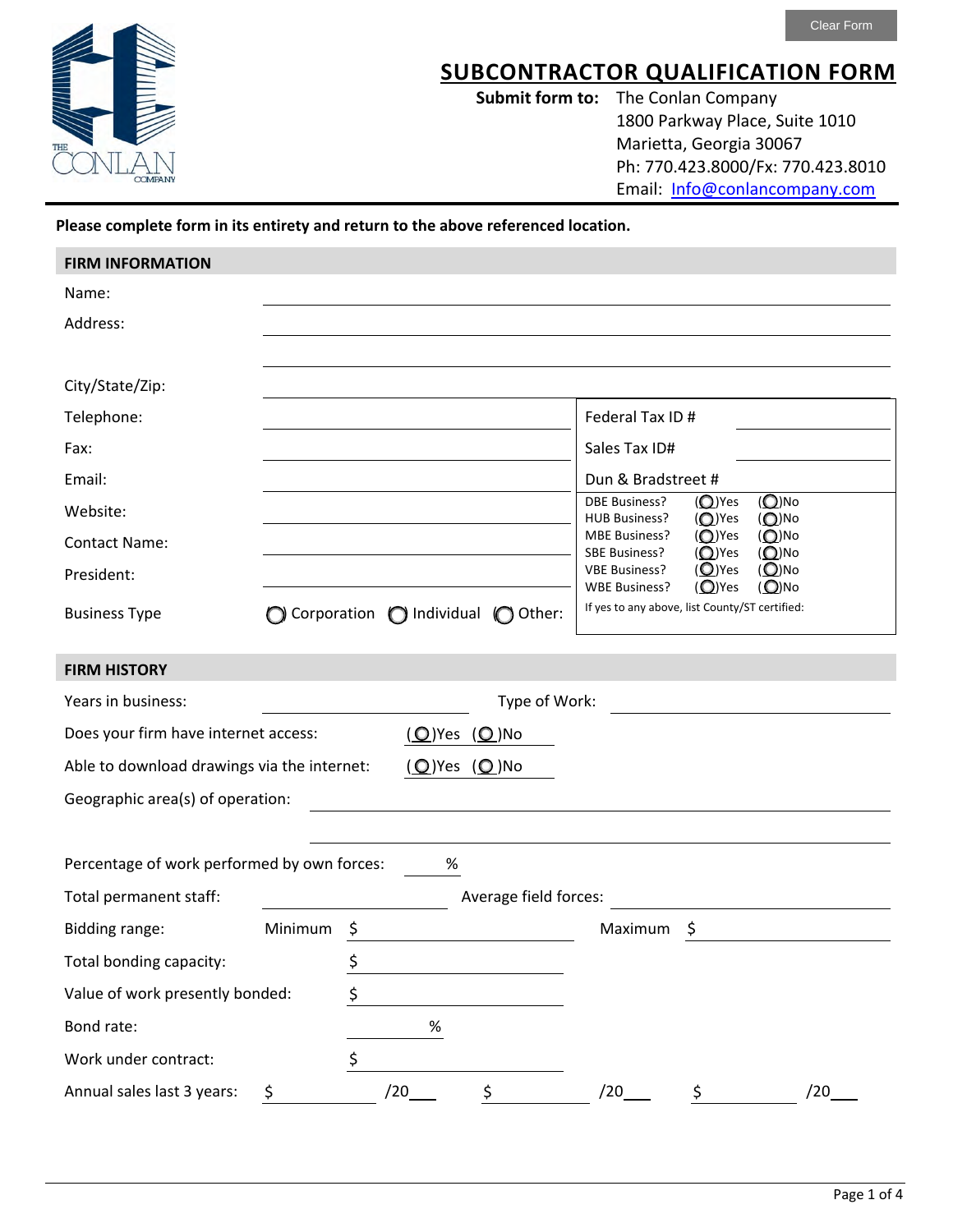|                                                                                                                  |                              | Submit form to:                      |                                           | <b>SUBCONTRACTOR QUALIFICATION FORM</b><br>The Conlan Company<br>1800 Parkway Place, Suite 1010<br>Marietta, Georgia 30067<br>Ph: 770.423.8000/Fx: 770.423.8010<br>Email: Info@conlancompany.com |                |
|------------------------------------------------------------------------------------------------------------------|------------------------------|--------------------------------------|-------------------------------------------|--------------------------------------------------------------------------------------------------------------------------------------------------------------------------------------------------|----------------|
| <b>BONDING INFORMATION</b>                                                                                       |                              |                                      |                                           |                                                                                                                                                                                                  |                |
| <b>Bonding Company:</b>                                                                                          |                              |                                      |                                           |                                                                                                                                                                                                  |                |
| Agent:                                                                                                           |                              |                                      |                                           |                                                                                                                                                                                                  |                |
| <b>Contact Name:</b>                                                                                             |                              |                                      |                                           |                                                                                                                                                                                                  |                |
| Telephone #:                                                                                                     |                              |                                      |                                           |                                                                                                                                                                                                  |                |
| Bank:                                                                                                            |                              |                                      |                                           |                                                                                                                                                                                                  |                |
| <b>Bank Name:</b>                                                                                                |                              |                                      |                                           |                                                                                                                                                                                                  |                |
| <b>Contact Name:</b>                                                                                             |                              |                                      |                                           |                                                                                                                                                                                                  |                |
| Telephone #:                                                                                                     |                              |                                      |                                           |                                                                                                                                                                                                  |                |
| Has firm ever failed to complete a contract? Yes( $\bigcirc$ )<br>If yes, please explain                         |                              | No(O)                                |                                           |                                                                                                                                                                                                  |                |
| Has firm ever filed bankruptcy?<br>If yes, please explain                                                        | $Yes($ $\bigcirc)$           | No(O)                                |                                           |                                                                                                                                                                                                  |                |
| <b>SAFETY</b>                                                                                                    |                              |                                      |                                           |                                                                                                                                                                                                  |                |
| Safety EMR Rating last 3 years:                                                                                  | /20                          |                                      | /20                                       |                                                                                                                                                                                                  | /20            |
| OSHA 300A Log: Enter last three (3) calendar years and current year. Provide a copy of each OSHA 300 & 300A log. |                              |                                      |                                           |                                                                                                                                                                                                  |                |
| <b>DART</b><br>No. of<br><b>Employees</b><br>Year<br>Rate                                                        | <b>Total Hours</b><br>Worked | (J) Other<br><b>Recordable Cases</b> | (I) Job Transfers/<br><b>Restrictions</b> | (H) Lost Time                                                                                                                                                                                    | (G) Fatalities |
|                                                                                                                  |                              |                                      |                                           |                                                                                                                                                                                                  |                |
|                                                                                                                  |                              |                                      |                                           |                                                                                                                                                                                                  |                |

**FATALITIES**: Provide a separate document that contains an explanation of any fatalities that occurred. Indicate the contributing factors and preventative measures implemented in response to the event.

**OSHA Citations:** Provide a separate document that contains all OSHA Citations issued (proposed, under contest/appeal, and final/closed) in the past 5 years. Explain why the citation was issued and what corrective actions have been implemented to minimize the potential for reoccurrence.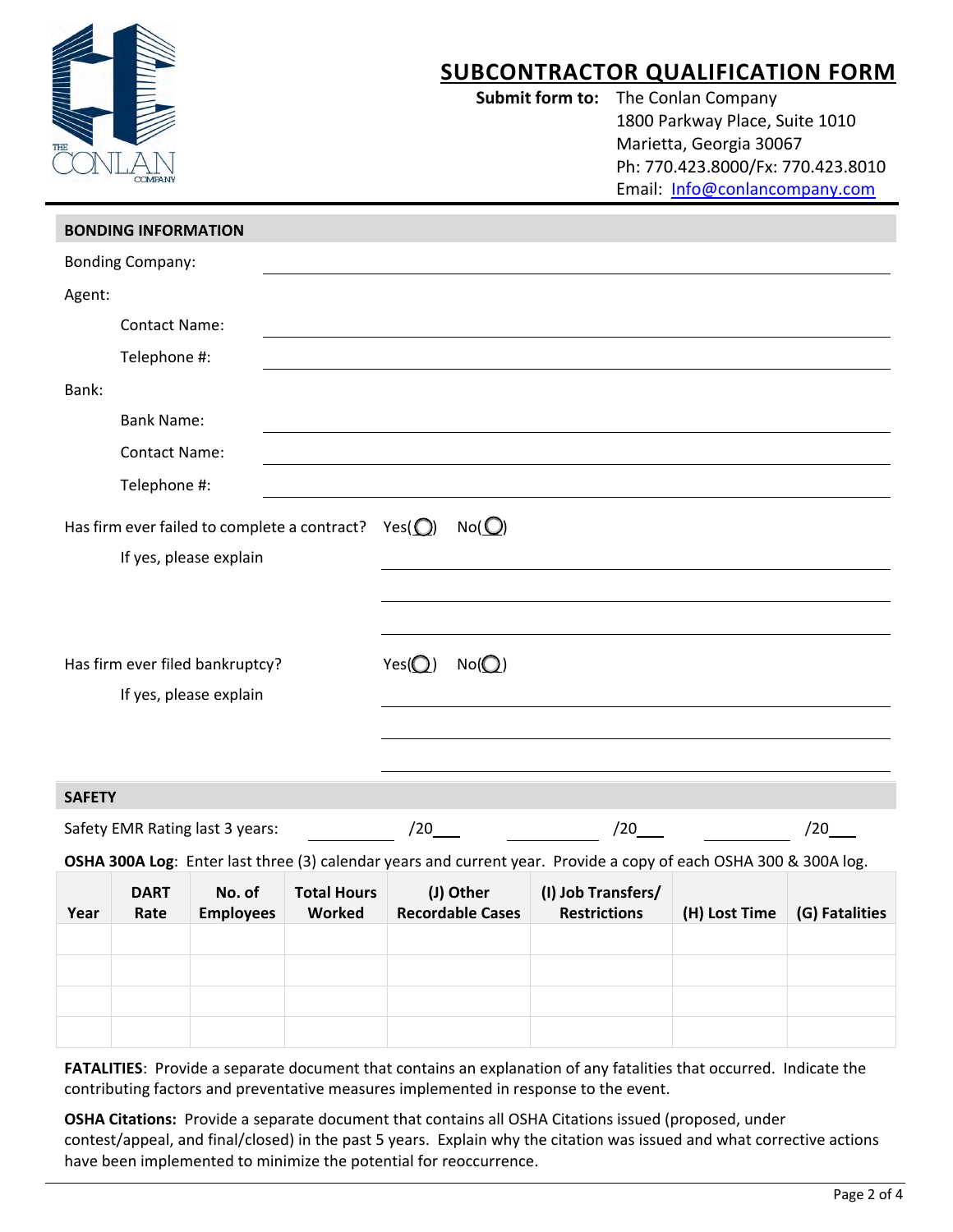